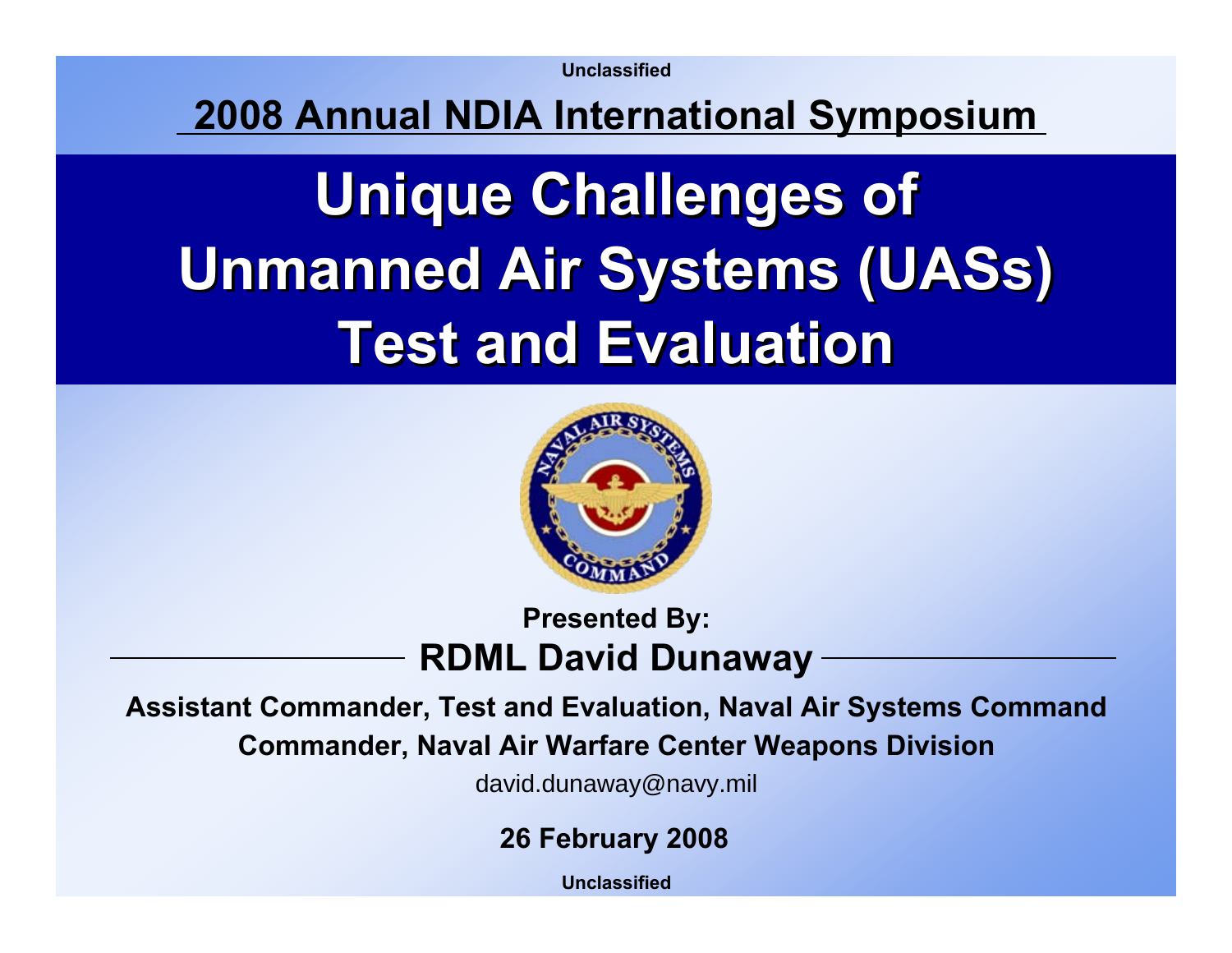

# **Naval Air Systems Command Naval Air Systems Command**

**Weapons Division** 

**China Lake China Lake**

**Point Mugu Point Mugu**

**Patuxent River Patuxent River Headquarters & Headquarters & Aircraft Division Aircraft Division**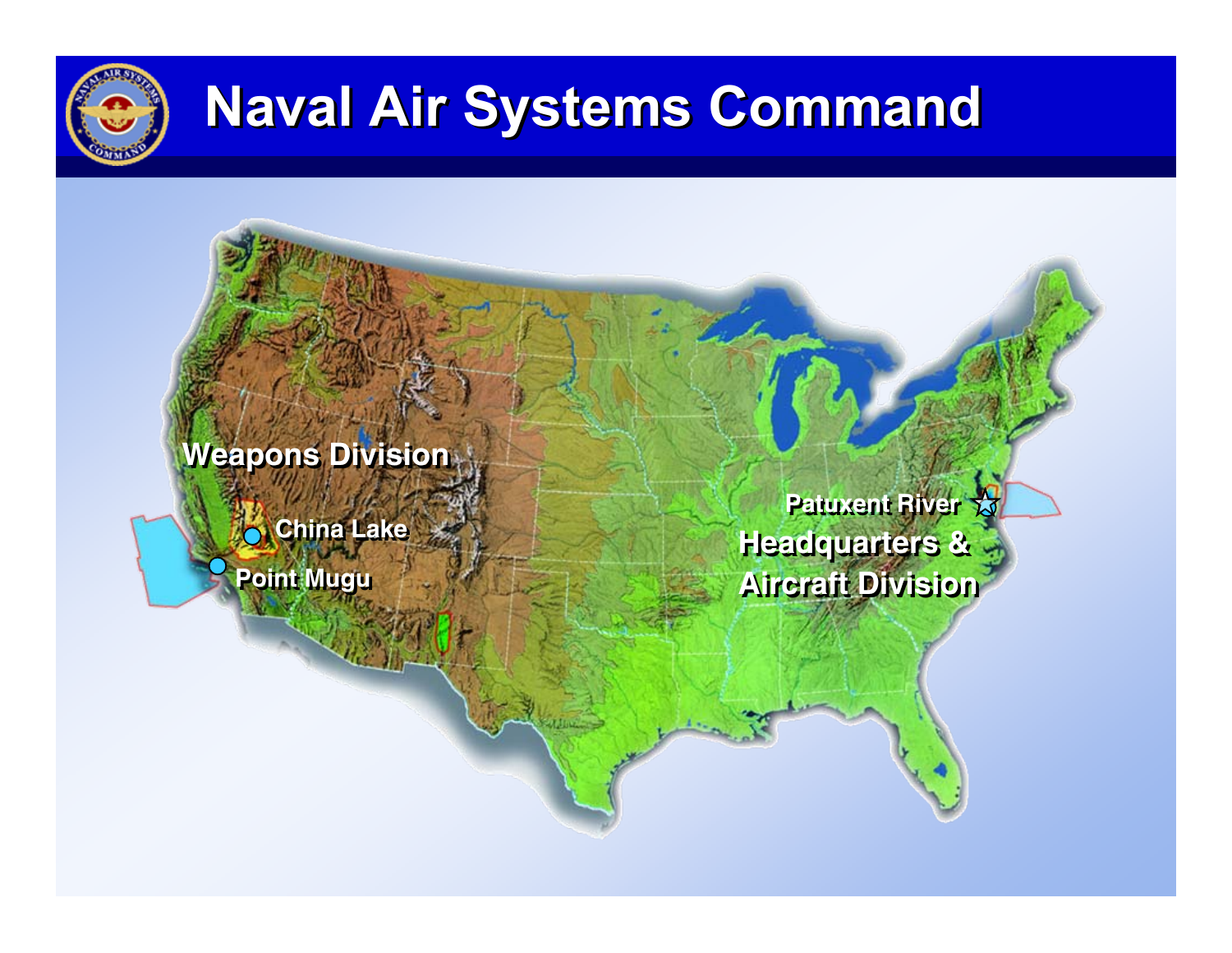

## **The Landscape The Landscape**

|                                    | If we can find the target,<br>we can kill the target |                                                                      |  |
|------------------------------------|------------------------------------------------------|----------------------------------------------------------------------|--|
| <b>Increased cost = less stuff</b> |                                                      | <b>Timely, multi-source, fused</b><br><b>Intelligence is the key</b> |  |
|                                    |                                                      |                                                                      |  |

**Prolific demand and use Increased costIncreased cost**

**Unique solutions Unique solutions Decreased interoperability Decreased interoperability Increased costIncreased cost**

> **No standards equates No standards equates to unique solutions to unique solutions**

**Unmanned Air Systems Unmanned Air Systems are a key enabler are a key enabler**

**Commercial supply Commercial supply and operational demand and operational demand outpaced technical standards outpaced technical standards**

**Actionable information needs Actionable information needs consistency and trust consistency and trust**

**Multiple additional Multiple additional requirements requirements**

### *Creates a huge spectrum of solutions Creates a huge spectrum of solutions*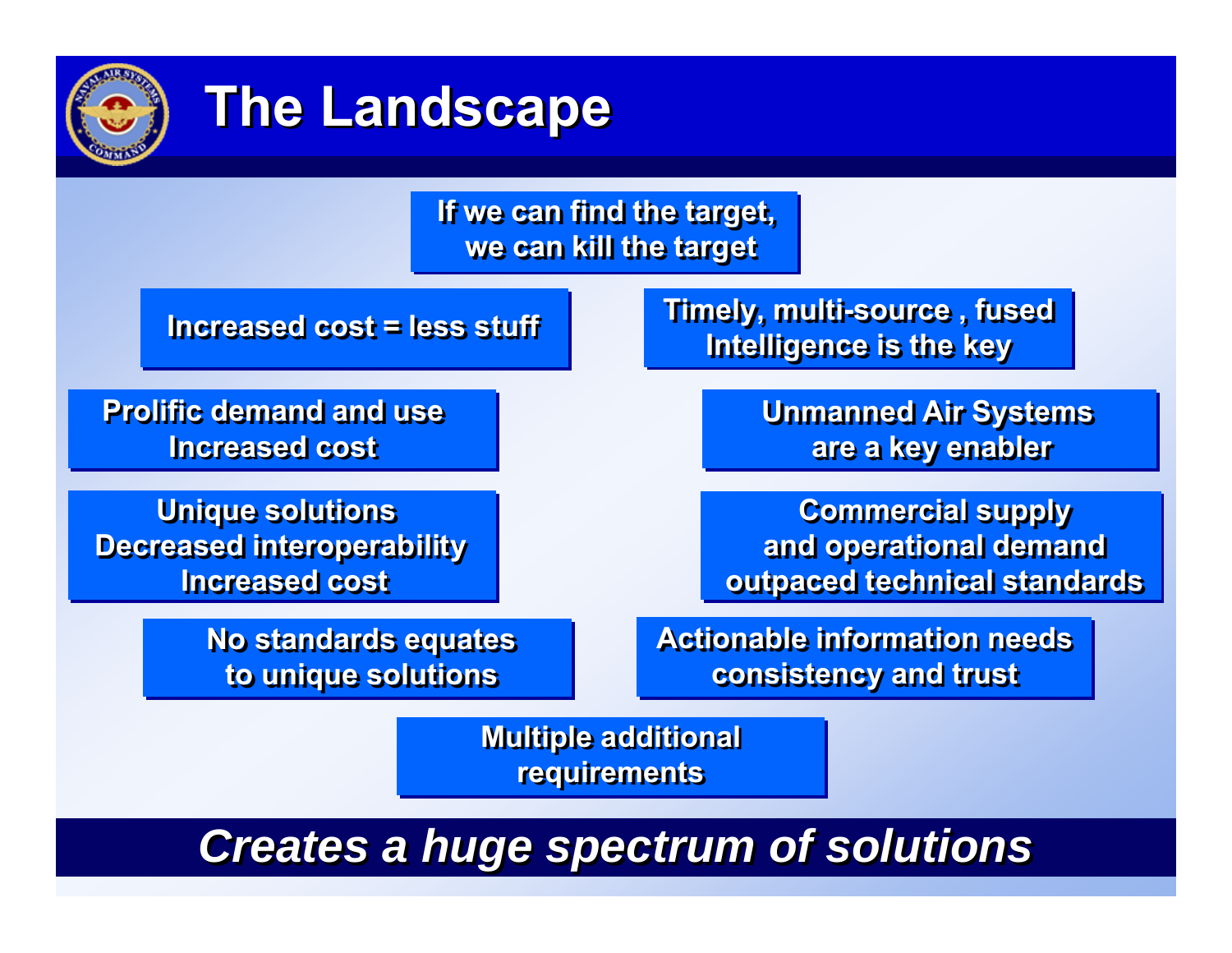

 **Why is it hard for UASs to fit in the Why is it hard for UASs to fit in the Manned Aircraft T&E Community? Manned Aircraft T&E Community?**



Lets make sure we don't try to fit a square peg in a round hole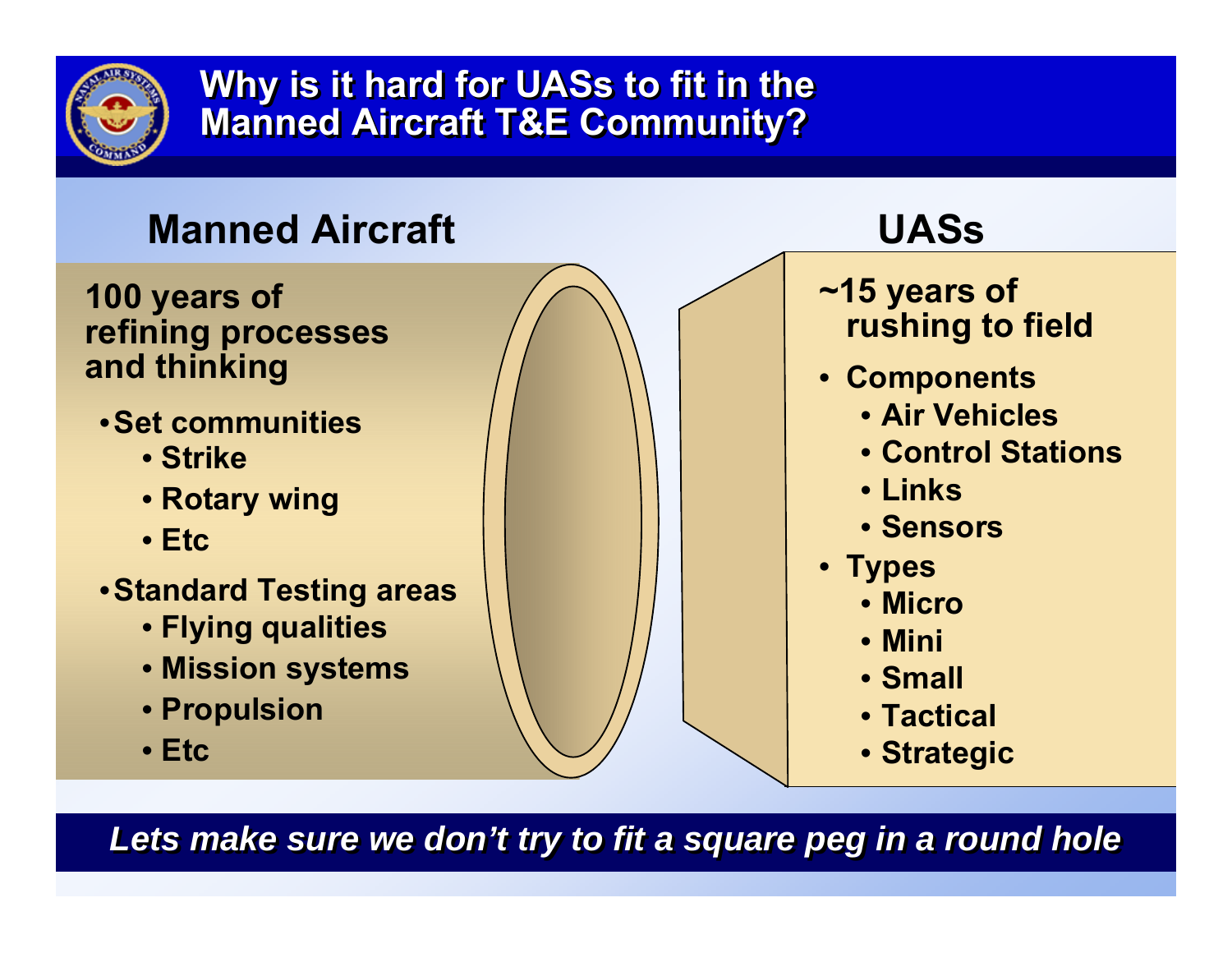

## **UAS T&E Requirements UAS T&E Requirements**

### **Manned aircraft T&E requirements well known**

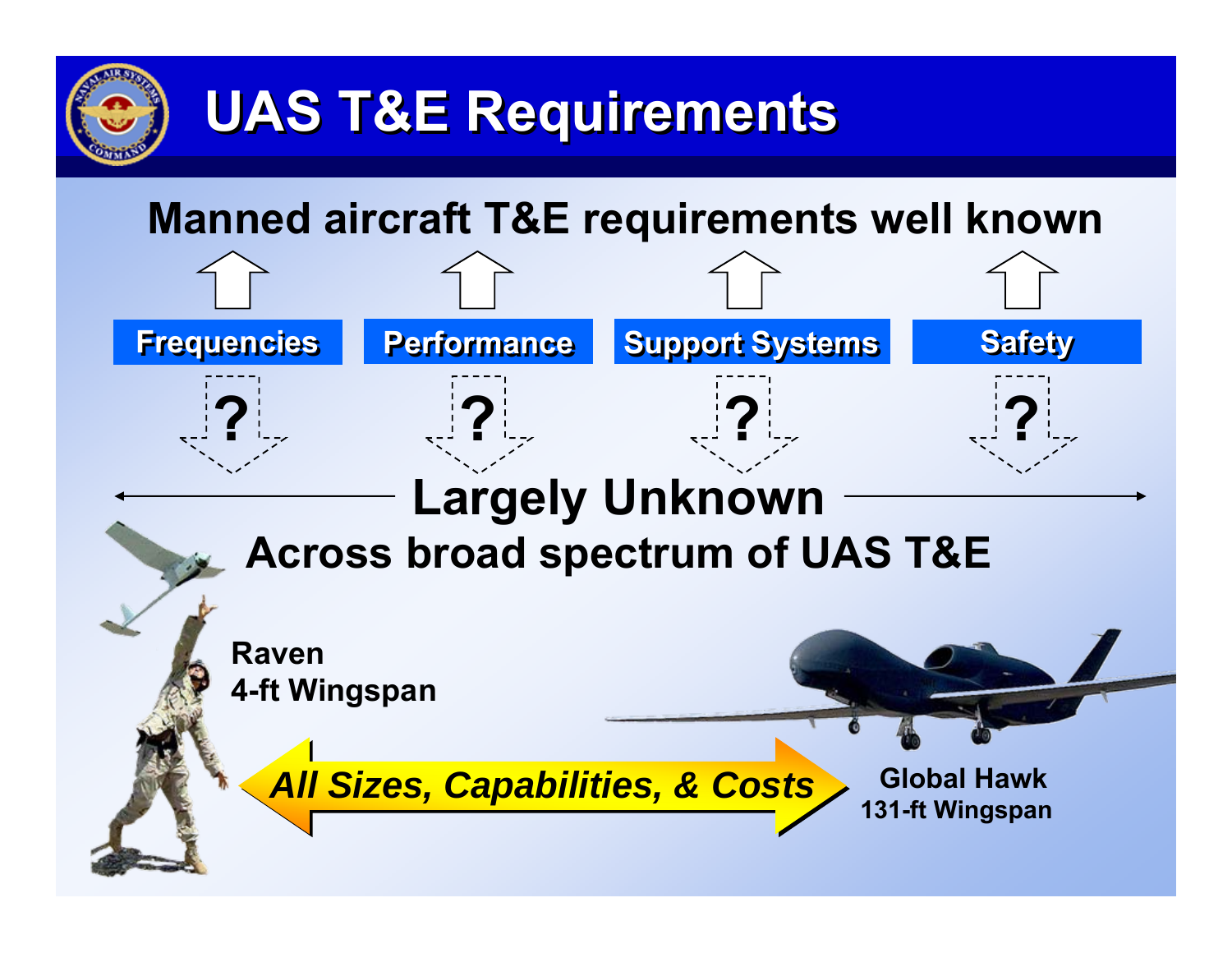## **Broad Spectrum of Designs, Broad Spectrum of Designs, Capabilities, & Missions Capabilities, & Missions**

## **Wide variety of capabilities**



**Note: BAMS i s not sho wn as final threshold max payload and mission radius are still TBD**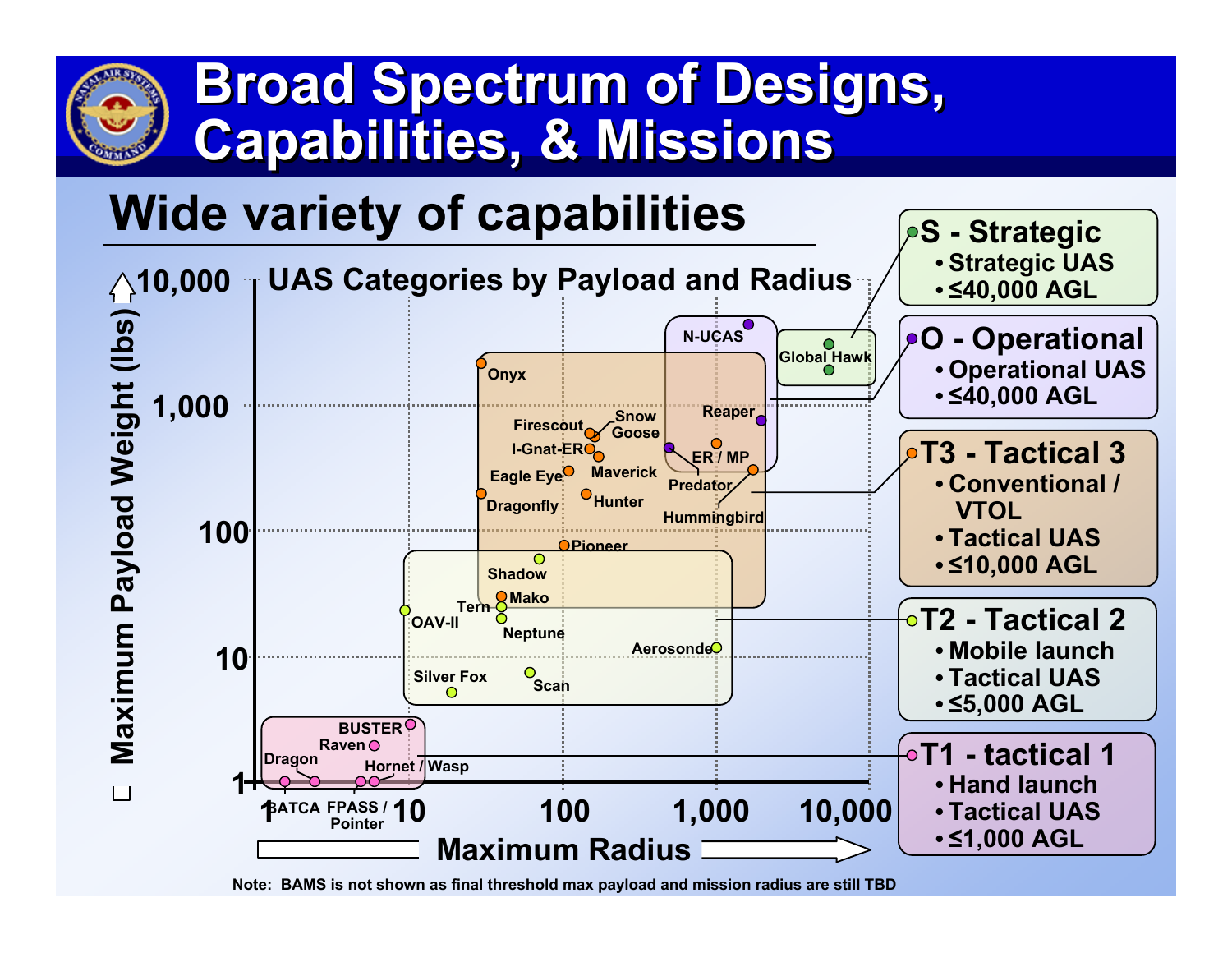

- **Wide variety of sizes, performance, capabilities, and costs**
- **Most hardware and software proprietary**
	- **Non-standard**
	- **Inhibits interoperability**
	- **Increases costs**
- **Airspace integration**
	- **Not designed to operate in National Airspace System (NAS)**
	- **Difficult to obtain Certificate of Airworthiness and FAA and DOD flight clearances**
	- **Lack of Identify Friend or Foe (IFF) and other standard equipment**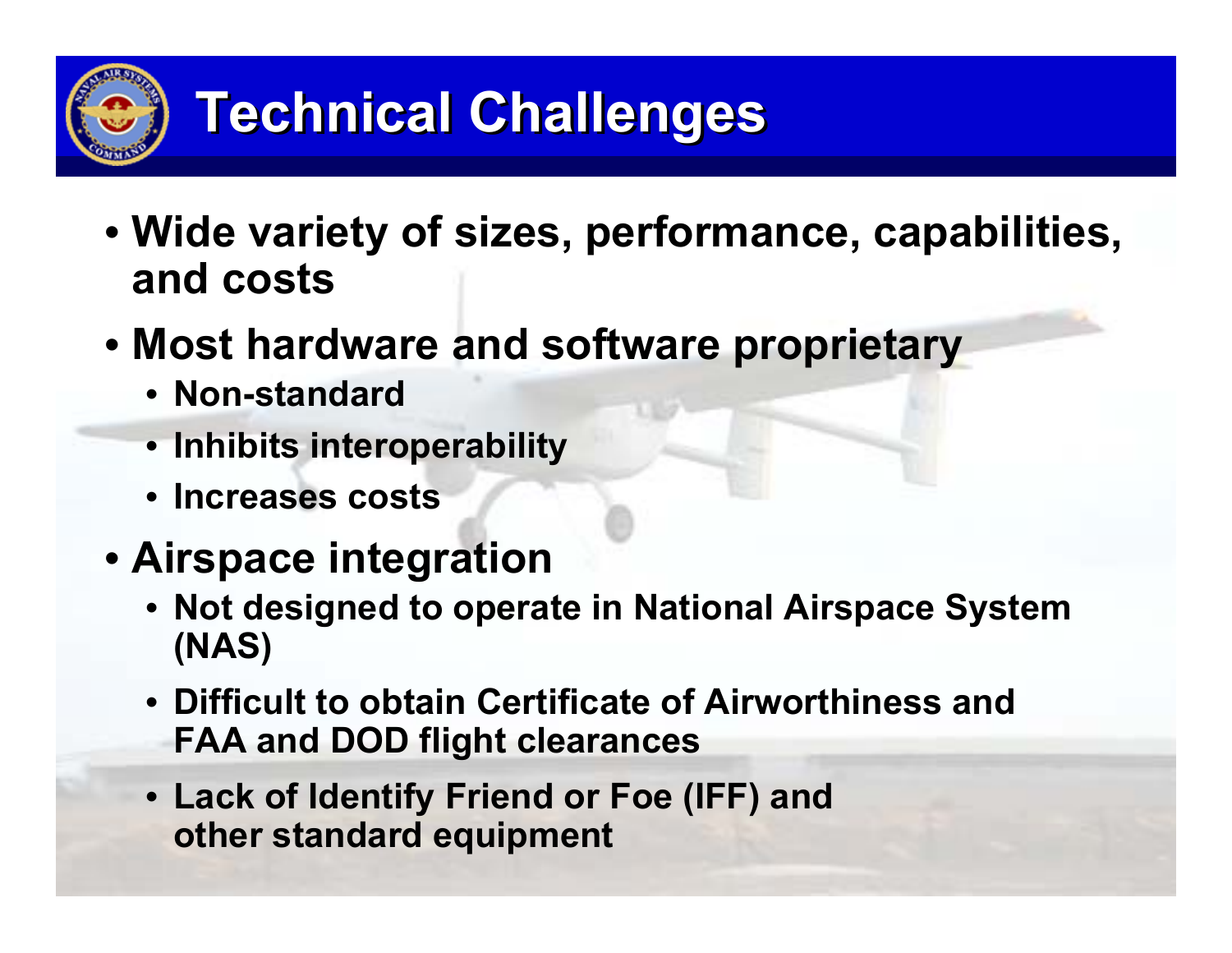

# **Technical Challenges Technical Challenges**

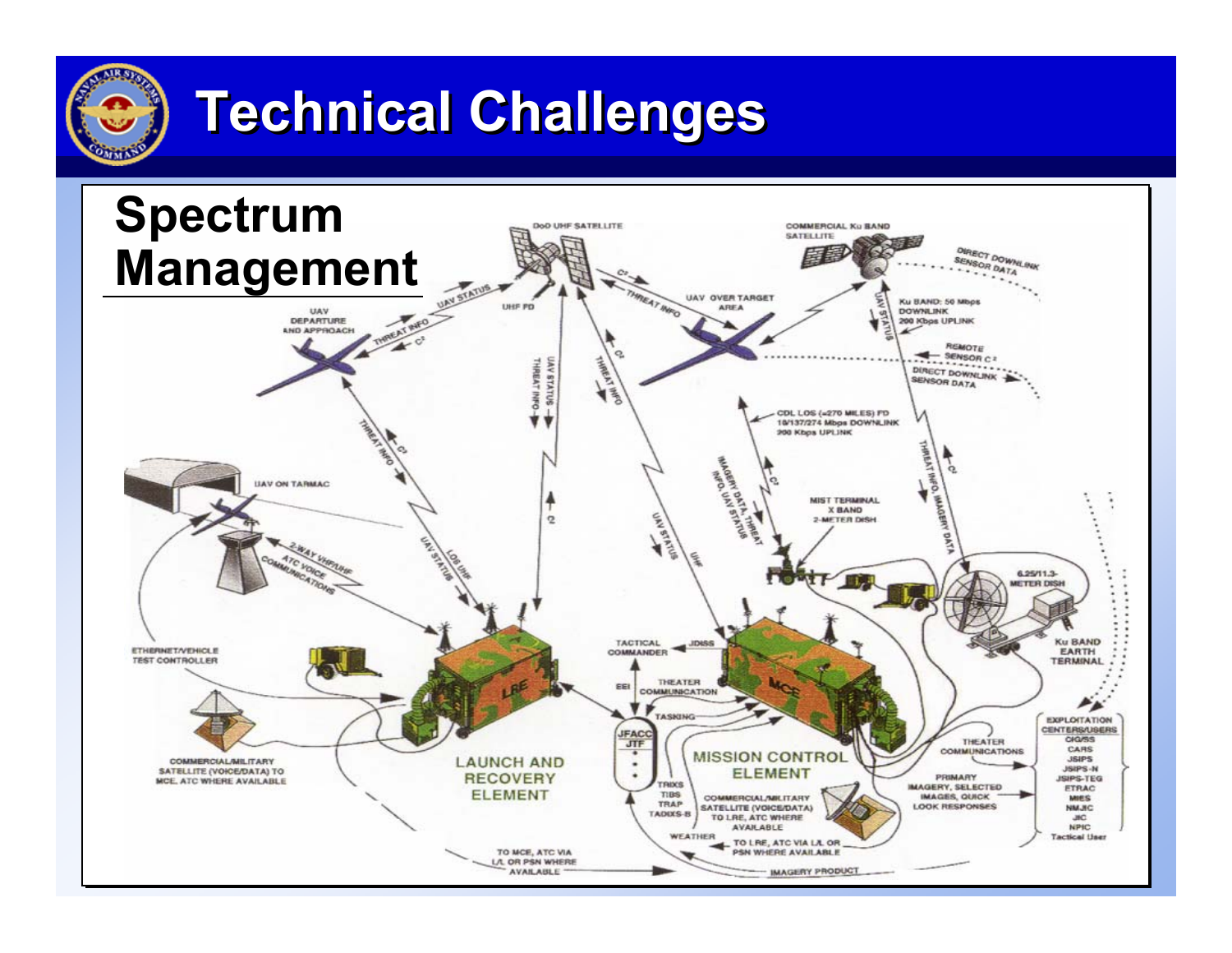

## **Range Challenges**

### **Each System Has Different Scope of Requirements**

- **Different:**
	- **Concepts of Operations for interoperability and airspace integration**
	- **Frequency de-confliction**
	- **Encroachment**
	- **Vast array of physical problems**

#### *Safety is a major driver Safety is a major driver*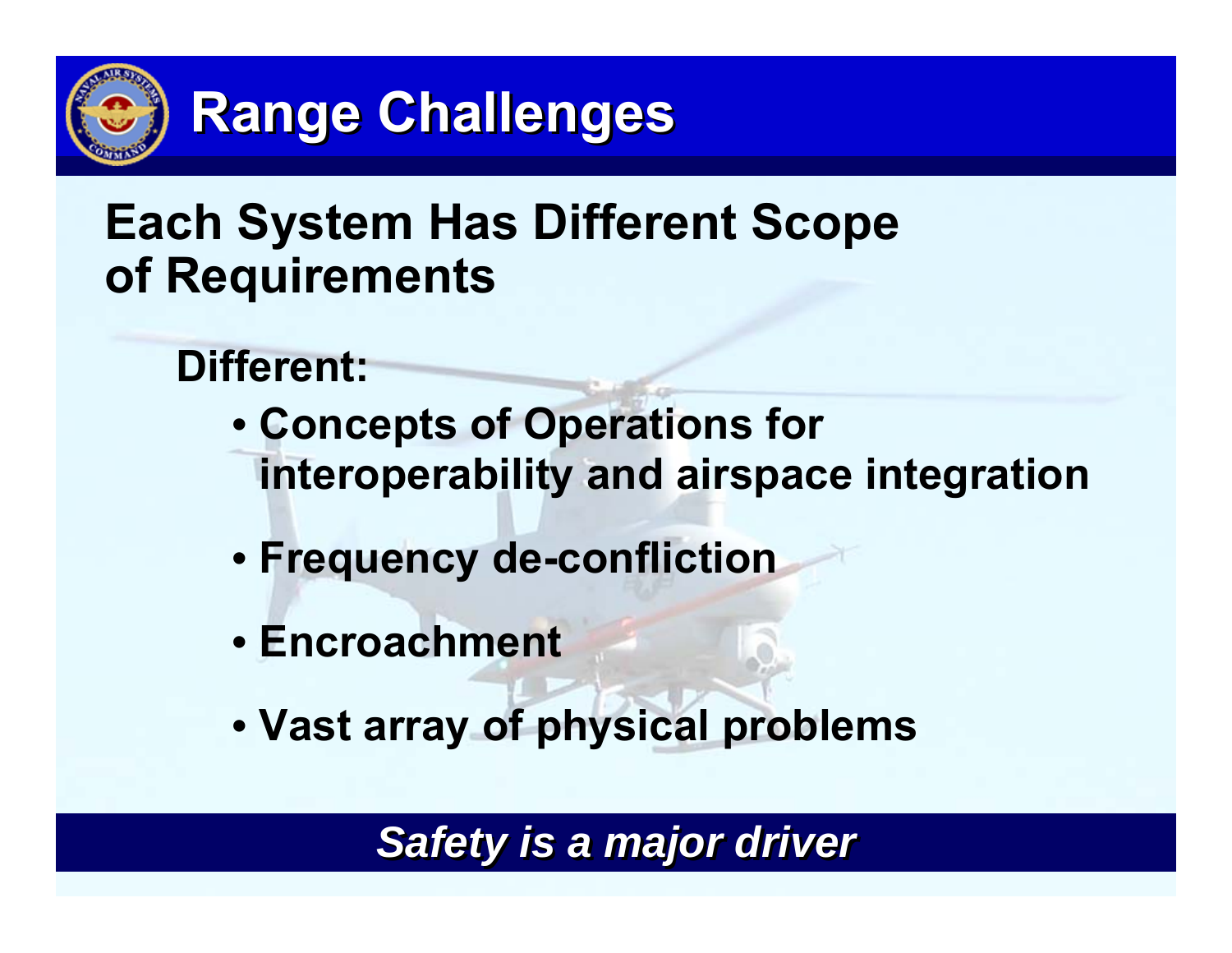

- **Different perceptions**
	- **Pilot off-board vs. onboard**
	- **Risk and consequences of UAS mishaps**
	- **Manned vs. unmanned testing standards**
- **Risk management** 
	- **Commercial, Range, and Military operations differ**
	- **Attritable systems still have risk and impact**
	- **Trade-space differs from manned testing**
	- **Lost-link procedures**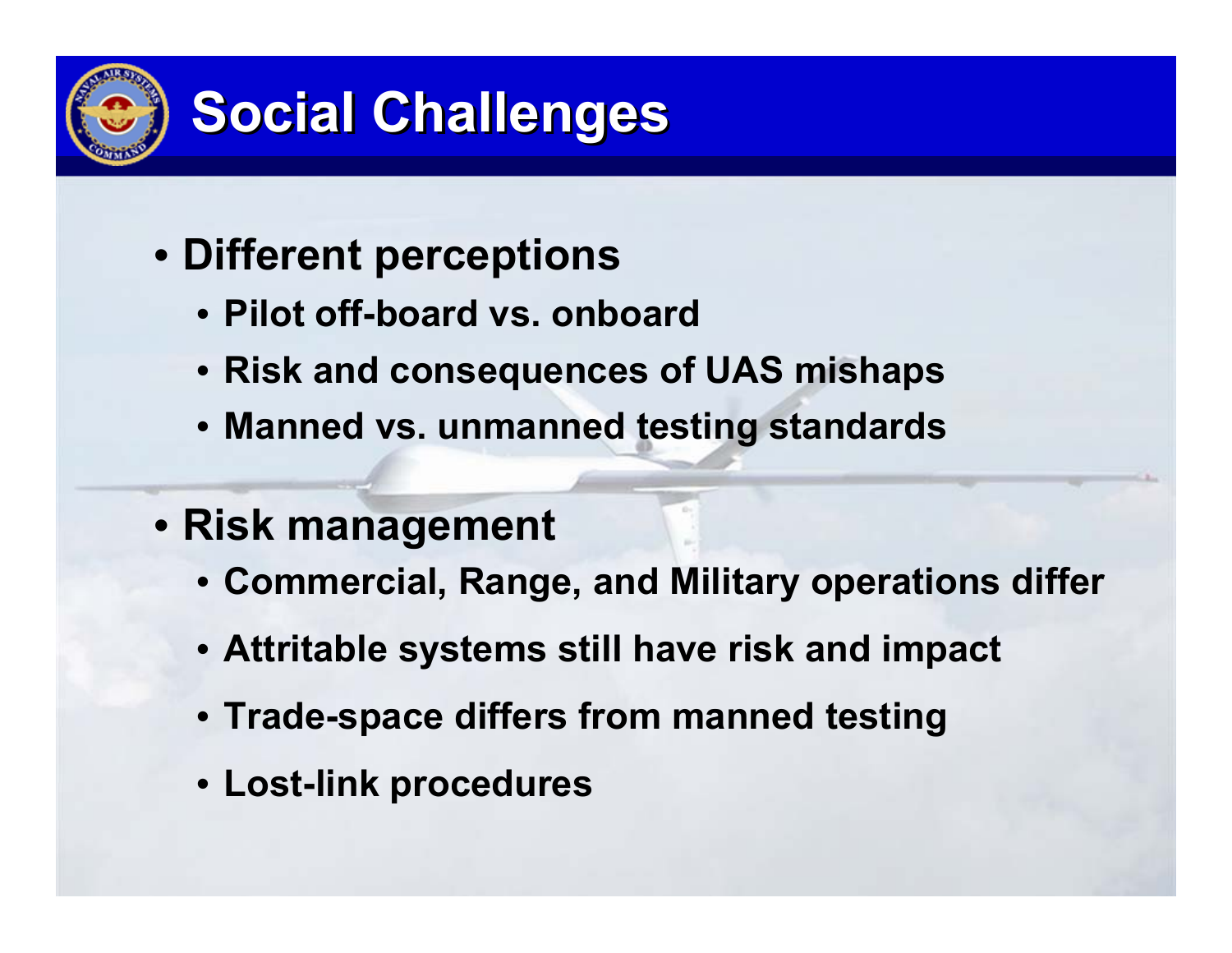

- **H.R. 2881 FAA Reauthorization Act**
- **Integrated frequency de-confliction system**
- **Reallocation of 1400 MHz of new UAS flight test bands**
- **Adapting processes, facilities, and procedures**
	- **Updating Range Safety and Air Operations manuals**
	- **Better review and analysis of UAS technologies and capabilities**
	- **Increasing Use of M&S/ground test facilities**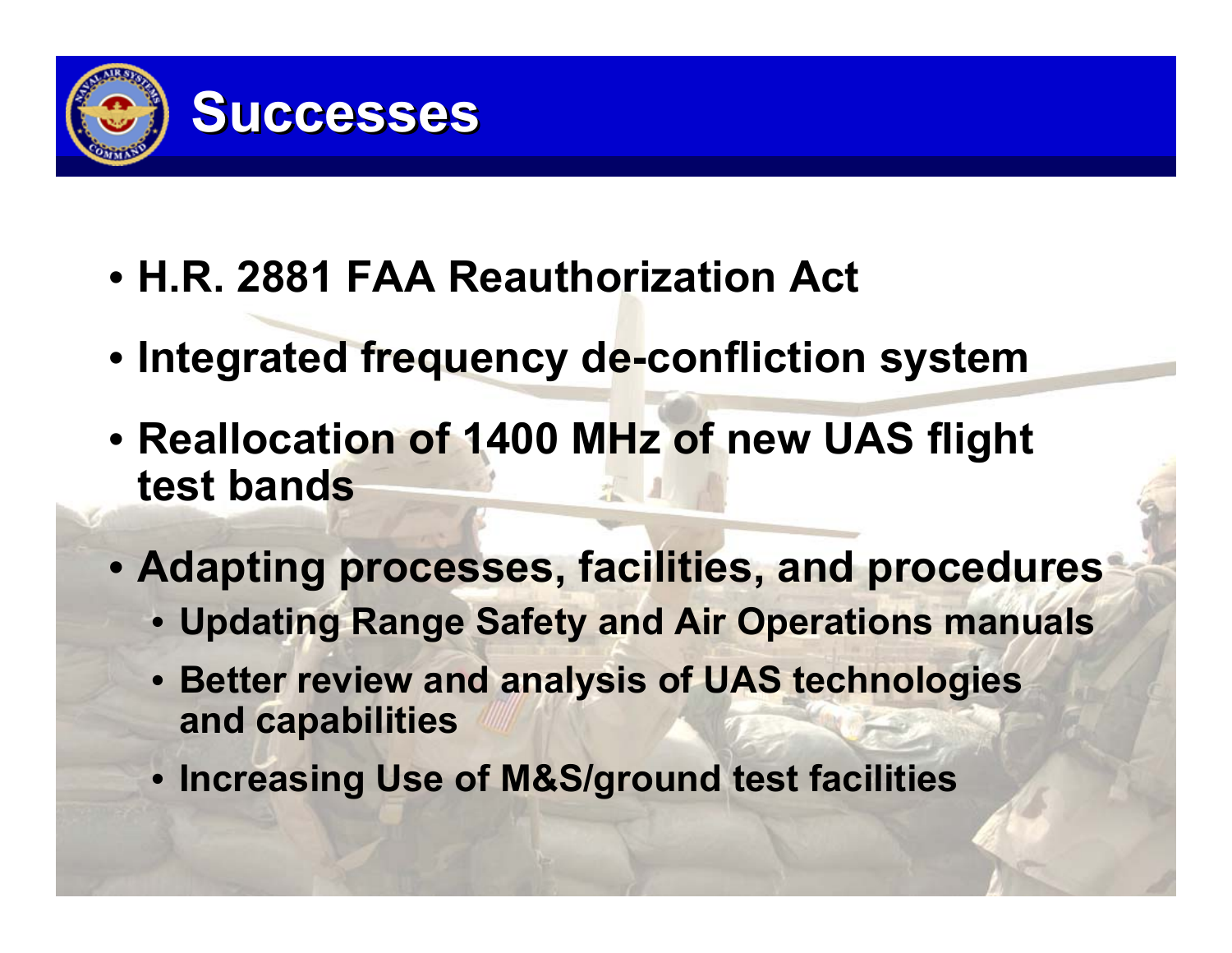

### **Successes**



#### **Successfully and safely integrated Global Hawk and manned aircraft operations**

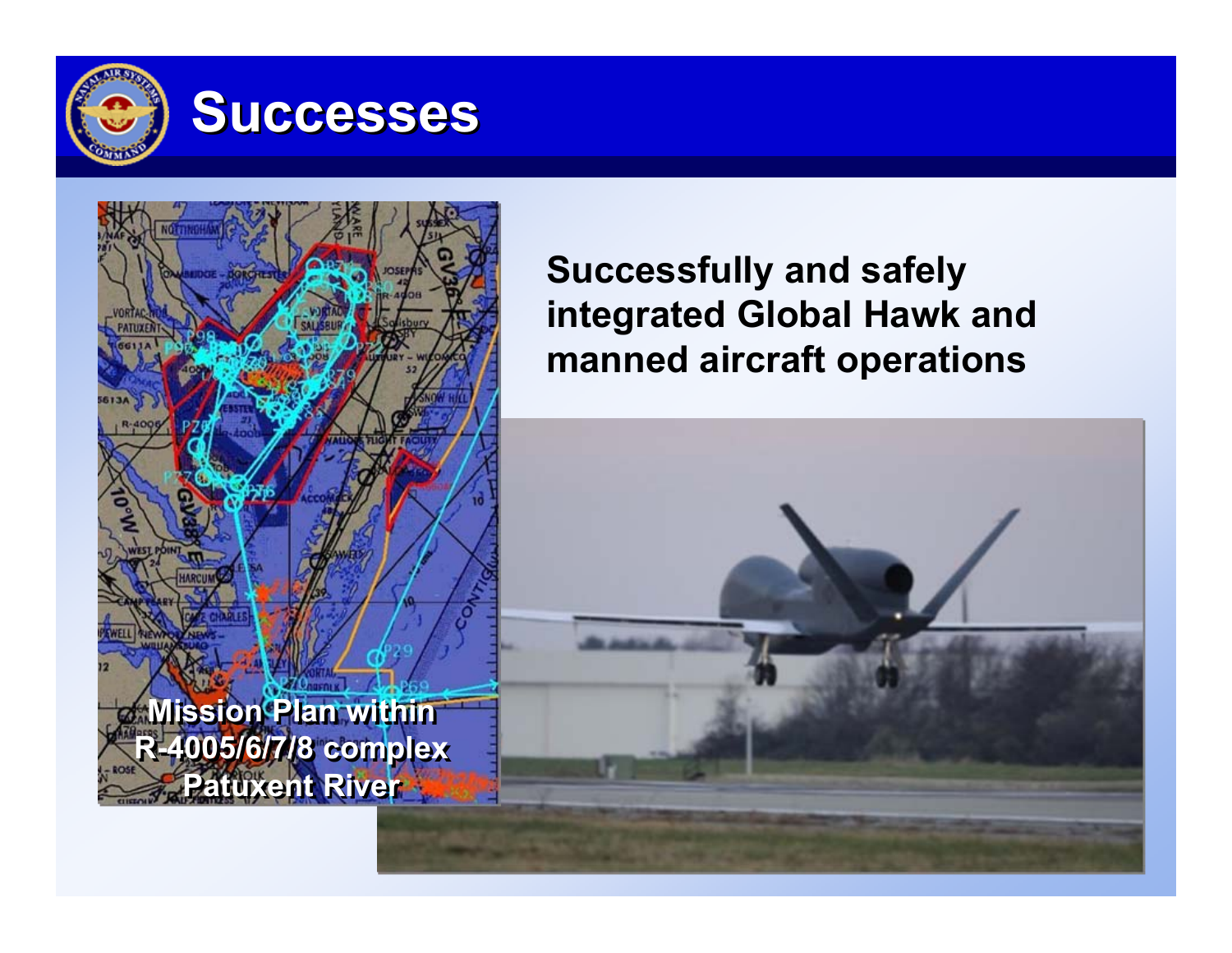

**China Lake UAS Airstrip China Lake UAS Airstrip Inauguration, 13 Dec 07 Inauguration, 13 Dec 07**

#### **Expanded use of outlying airfields and Range Facilities**



**Webster Field Webster Field NAWCAD NAWCAD**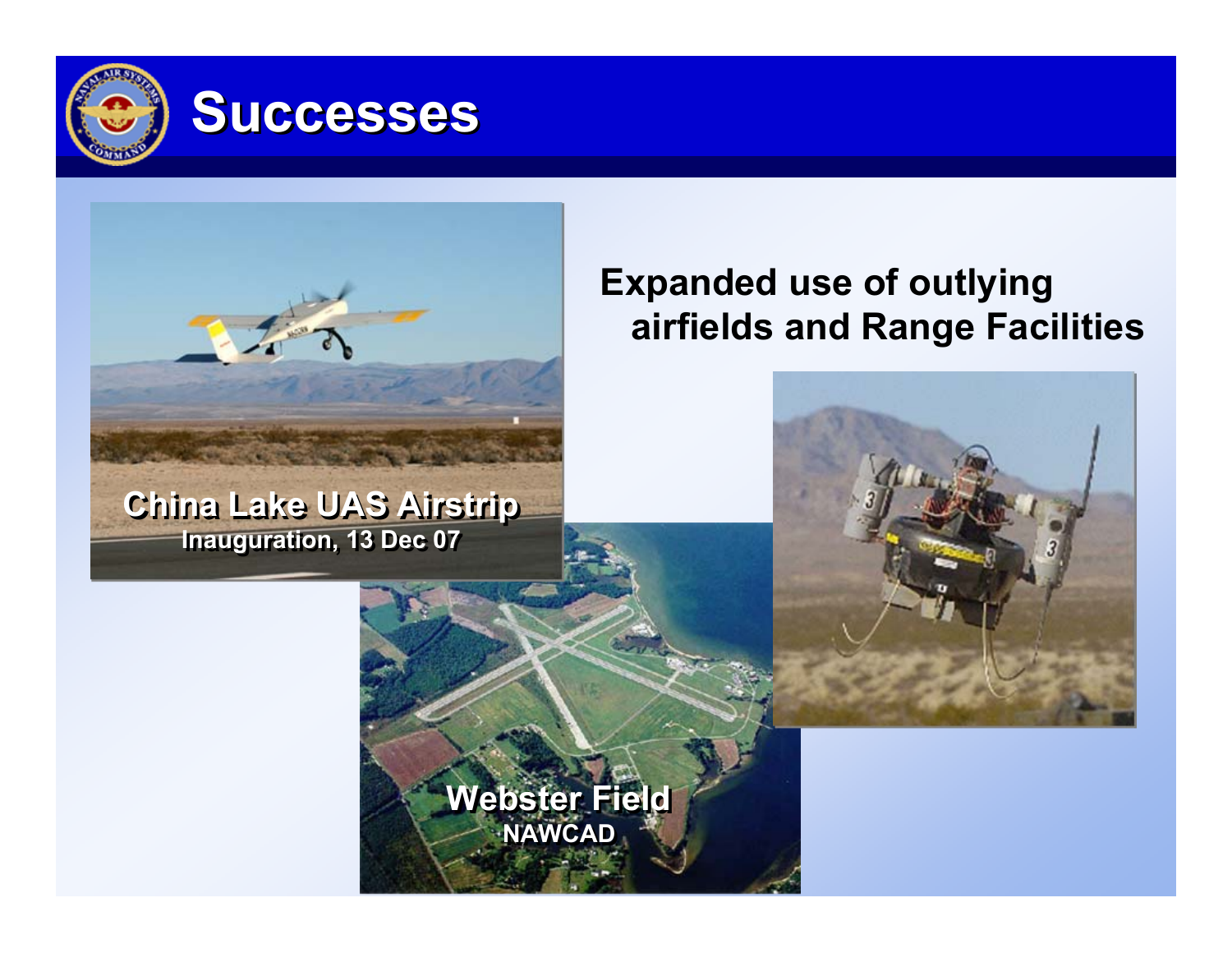

### **Successes**



#### **Flight Routing China Lake to San Nicolas Island**